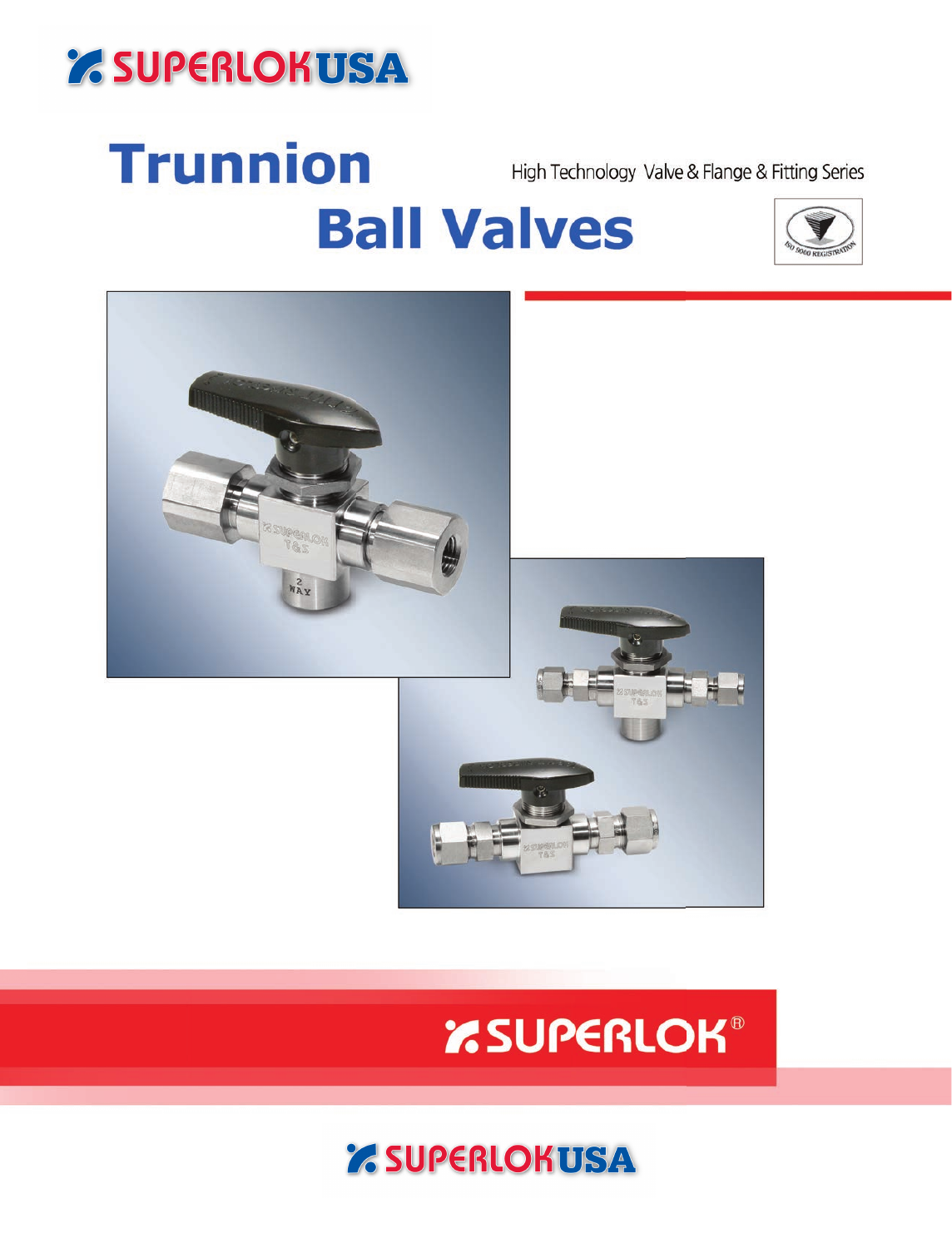### **EXSUPERLOK®**

### **Introduction**

SUPERLOK High Pressure Ball Valves provide reliable shut-off or switching functions. The upper and lower trunnion bearings enhance the resistance of the trunnions against seizure, and increase the valve life in extreme applications. The compact and rugged design employs spring-loaded seats for high cycle life and low operating torques at pressures up to 10,000psig (689bar).

### **Features**

- **PEEK trunnion bearings for longer cycle life**
- Two-way and three way designs
- Blow-out resistant two-piece ball/stem
- Low operating torque
- Panel mountable to 9.7mm thickness
- **.** Handle indicates direction of flow
- Positive handle stops
- 100% factory tested
- Compact, maximum flow design

### **Specifications**

- **Pressure rating** : 10,000psig(689bar) with PEEK Seats : 6,000psig(414bar) with PCTFE Seats
- **Temperature rating** : 0˚F to 450˚F(-17˚C to 232˚C)
- **Body material** : Stainless steel
- **Body configurations** : Two-way and three-way
- **Port connections** : 1/8″ to 1/2″ and 6mm to 12mm SUPERLOK Tube Fitting or Female NPT end connection





| <b>Component</b> |                             | BT Series (6,000psig)                    |                            | <b>BTH Series (10,000psig)</b>           |            |  |
|------------------|-----------------------------|------------------------------------------|----------------------------|------------------------------------------|------------|--|
|                  |                             | 2-Way                                    | 3-Way                      | 2-Way                                    | 3-Way      |  |
|                  |                             | <b>Material Grade/ASTM Specification</b> |                            | <b>Material Grade/ASTM Specification</b> |            |  |
| $\mathbf{1}$     | <b>Handle</b>               |                                          | Phenolic with brass insert | Phenolic with brass insert               |            |  |
| $\mathbf{2}$     | <b>Set screw</b>            | Stainless steel                          |                            | Stainless steel                          |            |  |
| $\overline{3}$   | <b>Panel nut</b>            | SS316/A276                               |                            | SS316/A276                               |            |  |
| 4                | <b>Body</b>                 | SS316/A479                               |                            | SS316/A479                               |            |  |
| 5                | <b>Stem</b>                 | SS316/A276                               |                            |                                          | SS316/A276 |  |
| 6                | <b>Stem O-ring</b>          | Viton                                    |                            | Viton                                    |            |  |
| $\overline{7}$   | Stem backup ring 1          |                                          | <b>PEEK</b>                | <b>PEEK</b>                              |            |  |
| 8                | Stem backup ring 2          | <b>PTFE</b><br><b>PTFE</b>               |                            |                                          |            |  |
| 9                | <b>Stem bearing</b>         | <b>PEEK</b>                              |                            | <b>PEEK</b>                              |            |  |
| 10               | <b>Trunnion ball</b>        | SS316/A276                               |                            | SS316/A276                               |            |  |
| 11               | <b>Trunnion backup ring</b> | <b>R-PTFE</b>                            |                            |                                          |            |  |
| 12               | <b>Trunnion O-ring</b>      | Viton                                    |                            |                                          |            |  |
| 13               | <b>Trunnion bearing</b>     |                                          | <b>PEEK</b>                |                                          |            |  |
| 14               | <b>Ball seal</b>            | PCTFE / PTFE / PEEK                      |                            | <b>PEEK</b>                              |            |  |
| 15               | <b>Seal retainer</b>        | SS316/A276                               |                            | SS316/A276                               |            |  |
| 16               | <b>Seal spring</b>          | Stainless stee                           |                            | Stainless stee                           |            |  |
| 17               | Seal guide                  | SS316/A276                               |                            | SS316/A276                               |            |  |
| 18               | <b>Retainer backup ring</b> | <b>R-PTFE</b>                            |                            | R-PTFE                                   |            |  |
| 19               | <b>Retainer o-ring</b>      | Viton                                    |                            | <b>Viton</b>                             |            |  |
| 20               | <b>Connection seal</b>      | <b>PTFE</b>                              |                            | <b>PTFE</b>                              |            |  |
| 21               | <b>End Connection</b>       | SS316/A479                               |                            | SS316/A479                               |            |  |

## *Z SUPERLOKUSA*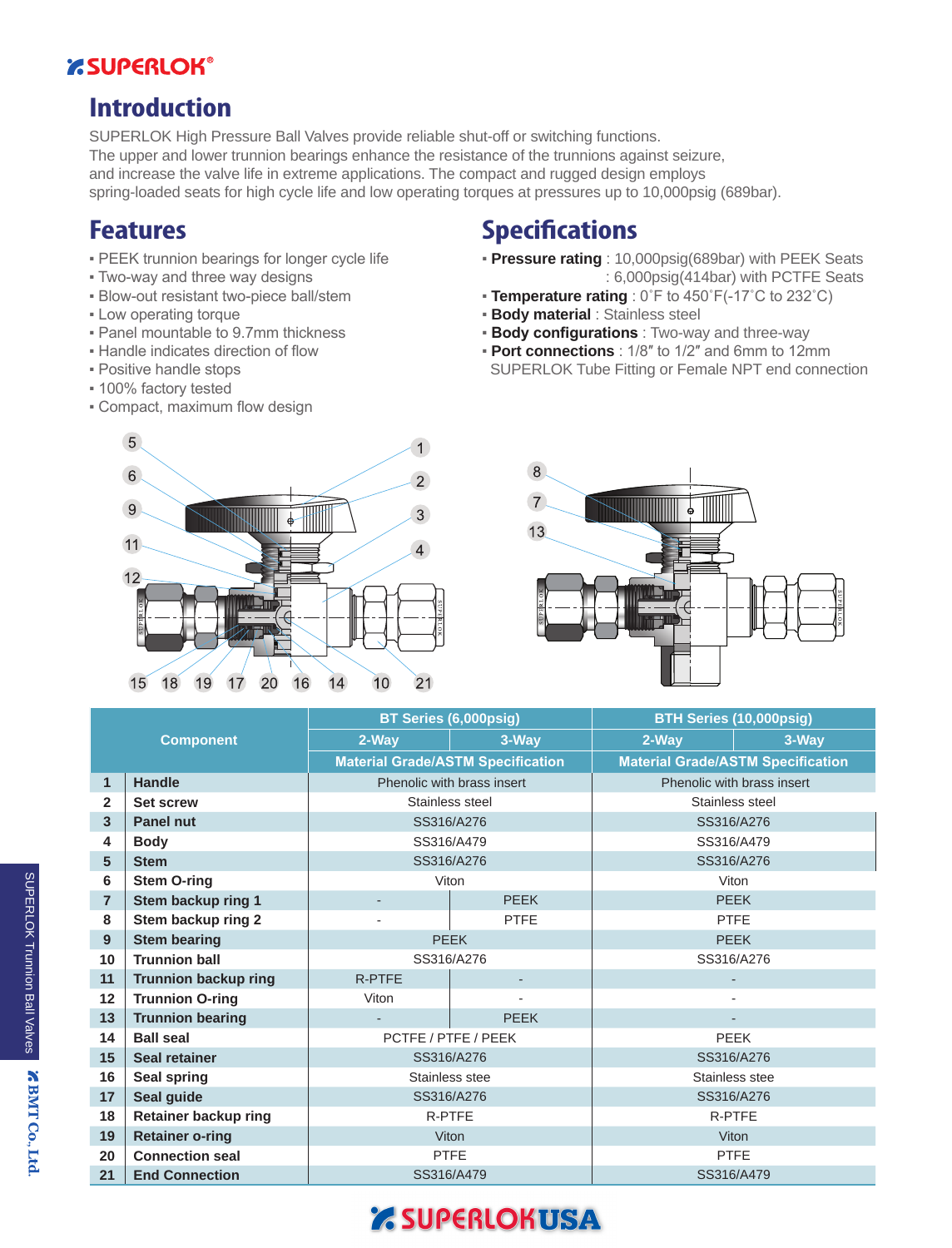### Trunnion Ball Valves

### **BT Series 2-Way BT Series 3-Way BTH Series 3-Way**







| 2 WAY VALVE ORIFICE: 4.8mm            |                          |                           |           |                        |      |  |  |
|---------------------------------------|--------------------------|---------------------------|-----------|------------------------|------|--|--|
| <b>BT Series</b><br><b>BTH Series</b> |                          | <b>End Connection</b>     | <b>CV</b> | <b>Dimensions (mm)</b> |      |  |  |
| <b>Order Number</b>                   | <b>Order Number</b>      | <b>Inlet &amp; Outlet</b> |           | $\mathsf{A}$           | B    |  |  |
| SBT2-F2N                              | SBTH2-F2N                | 1/8" Female NPT           | 1.2       | 74.7                   | 37.3 |  |  |
| SBT2-F4N                              | $\overline{\phantom{0}}$ | 1/4" Female NPT           | 1.0       | 74.7                   | 37.3 |  |  |
|                                       | SBTH2-F4N                | 1/4" Female NPT           | 1.0       | 99.8                   | 50.0 |  |  |
| SBT2-S4                               | SBTH2-S4                 | 1/4" SUPERLOK             | 1.6       | 105                    | 52.6 |  |  |
| <b>SBT2-S6</b>                        | SBTH2-S6                 | 3/8" SUPERLOK             | 1.4       | 112                    | 55.6 |  |  |
| SBT2-S8                               | SBTH2-S8                 | 1/2" SUPERLOK             | 1.0       | 117                    | 58.4 |  |  |
| SBT2-S6M                              | SBTH2-S6M                | 6mm SUPERLOK              | 1.6       | 105                    | 52.6 |  |  |
| SBT2-S8M                              | SBTH2-S8M                | 8mm SUPERLOK              |           | 105                    | 52.6 |  |  |
| <b>SBT2-S10M</b>                      | SBTH2-S10M               | 10mm SUPERLOK<br>1.3      |           | 112                    | 55.9 |  |  |
| <b>SBT2-S12M</b>                      | SBTH2-S12M               | 12mm SUPERLOK             | 1.0       | 117                    | 58.4 |  |  |
|                                       |                          |                           |           |                        |      |  |  |
| SBT3-F2N                              | SBTH3-F2N                | 1/8" Female NPT           |           | 74.7                   | 37.3 |  |  |
| SBT3-F4N                              |                          | 1/4" Female NPT           |           | 74.7                   | 37.3 |  |  |
|                                       | SBTH3-F4N                | 1/4" Female NPT           |           | 99.8                   | 50.0 |  |  |
| <b>SBT3-S4</b>                        | SBTH3-S4                 | 1/4" SUPERLOK             |           | 105                    | 52.6 |  |  |
| SBT3-S6                               | SBTH3-S6                 | 3/8" SUPERLOK             | 0.75      | 112                    | 55.6 |  |  |
| <b>SBT3-S8</b>                        | SBTH3-S8                 | 1/2" SUPERLOK             |           | 117                    | 58.4 |  |  |
| SBT3-S6M                              | SBTH3-S6M                | 6mm SUPERLOK              |           | 105                    | 52.6 |  |  |
| SBT3-S8M                              | SBTH3-S8M                | 8mm SUPERLOK              |           | 105                    | 52.6 |  |  |
| SBT3-S10M                             | SBTH3-S10M               | 10mm SUPERLOK             |           | 112                    | 55.9 |  |  |
| <b>SBT3-S12M</b>                      | SBTH3-S12M               | 12mm SUPERLOK             |           | 117                    | 58.4 |  |  |

\* Dimensions shown with SUPERLOK nuts finger-tight . Dimensions in millimeters are reference only and are subject to change

### **Technical Data**

| <b>Seat Material</b> | <b>Temperature</b><br>Rating F(°C) | Pressure Rating at 100°F(37°C)<br>psig (bar)               |  |  |  |  |  |
|----------------------|------------------------------------|------------------------------------------------------------|--|--|--|--|--|
|                      |                                    | <b>Stainless Steel</b>                                     |  |  |  |  |  |
| <b>BT Series</b>     |                                    |                                                            |  |  |  |  |  |
| <b>PCTFE</b>         | 0 to 250 (-17 to 121)              | 6000 (413)                                                 |  |  |  |  |  |
| <b>PEEK</b>          | 0 to 450 (-17 to 232)              |                                                            |  |  |  |  |  |
| <b>PTFE</b>          |                                    | 1500 (103)                                                 |  |  |  |  |  |
| <b>BTH Series</b>    |                                    |                                                            |  |  |  |  |  |
| <b>PEEK</b>          | 0 to 450 (-17 to 232)              | 6000 to 10,000 (413 to 689)<br>depending on end connection |  |  |  |  |  |